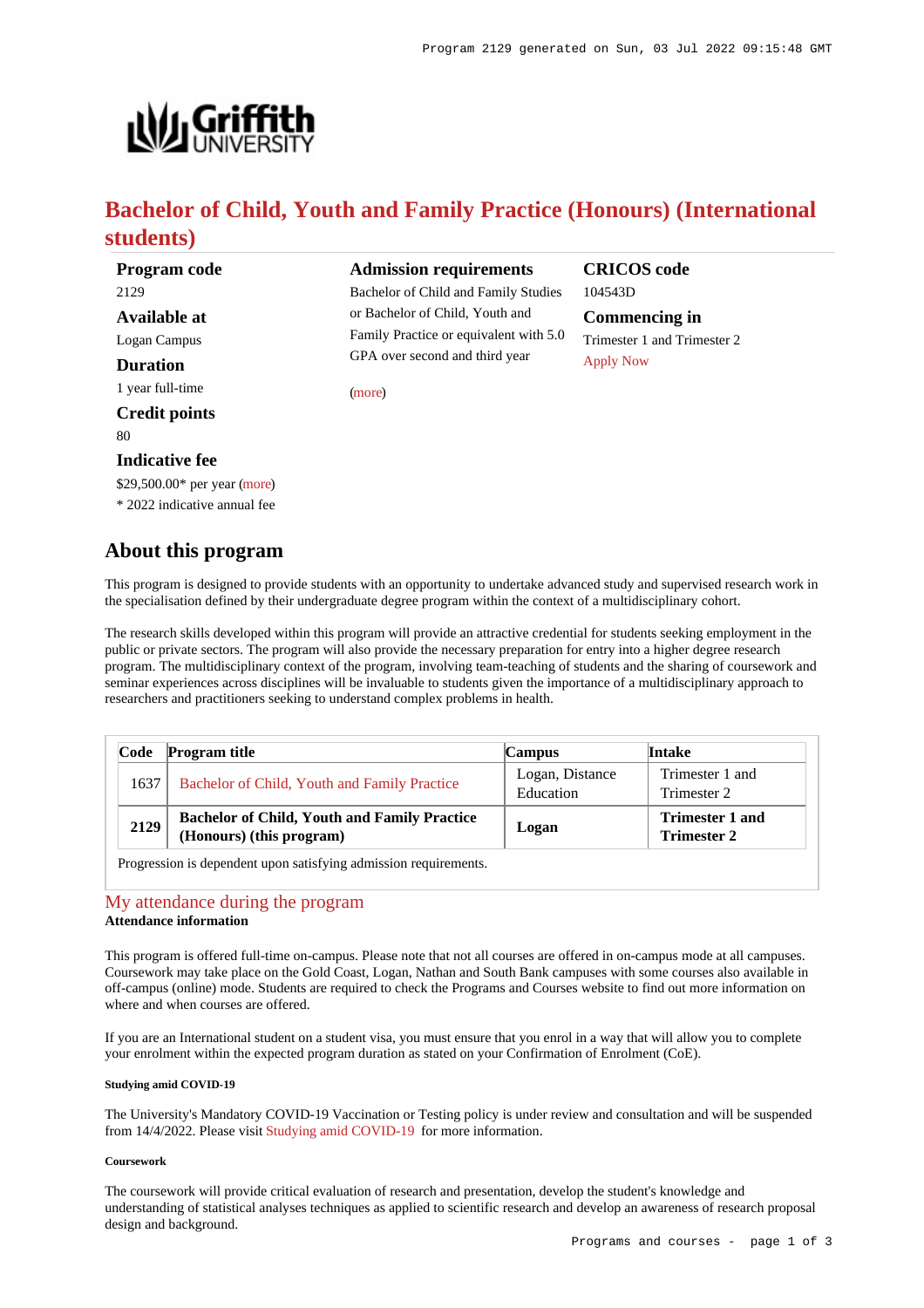#### **Dissertation**

Students are required to find a suitable supervisor for their research project prior to submitting their application for admission into the program. Students who are unable to locate a suitable supervisor should discuss their proposed research project with the Program Director.

The final research component of the program will be a dissertation which will involve research on a specific project, a seminar and thesis describing the research in detail.

During your enrolment in the dissertation component of this program you will work under supervision and be required to meet regularly with your supervisor. It is recommended that you discuss on-campus attendance requirements of your research project with your supervisor at the start of the dissertation.

Please contact the Program Director for more information about available projects.

## [My career opportunities](https://www148.griffith.edu.au/programs-courses/Program/2129/Overview/International#opportunities)

## **My career opportunities**

Graduates of the program will be able to plan and conduct research in child and family studies and related health disciplines, and therefore will be well-placed for positions in the private, not for profit and public sectors. In addition, graduates will be eligible to apply for admission to higher degree research programs, thereby preparing them for high level research careers.

## [What are the fees?](https://www148.griffith.edu.au/programs-courses/Program/2129/Overview/International#fees)

## **International students**

An International student is one who is not:

- an Australian or New Zealand citizen or
- a person who has Australian permanent resident status.

#### **Indicative annual tuition fee**

The indicative annual tuition fee is calculated based on a standard full-time study load which is usually 80 credit points (two full-time trimesters).

The indicative annual tuition fee is based on current conditions and available data and should only be used as a guide. These fees are reviewed annually and are subject to change.

### **Tuition fees**

- An International student pays tuition fees.
- Students are liable for tuition fees for the courses they are enrolled in as at the census date.
- The tuition fee for students who commence their program prior to 2014 is charged according to the approved program fee for the trimester in which the student commenced the program.
- The tuition fee for students who commence their program from 2014 onwards is charged according to the approved program fee for the trimester in which the student is enrolled.

### **Program fees for the Bachelor of Child, Youth and Family Practice (Honours) (2129)**

Fees for this program can be found on the Programs and Courses website in the "Overview and fees" section. Select your commencing year to view your fees.

#### **Changing programs**

If an International student changes to a different program they will be subject to the approved program fee for the trimester in which they are enrolled.

### **Permanent resident status**

If an **undergraduate student** obtains permanent resident status in Australia after commencing study in a program, and the student can provide evidence of permanent resident status prior to the census date (of the trimester in which they are enrolled), the student will be provided with a domestic fee-paying place.

The student may then apply for a Commonwealth supported place at the next admission period provided that the student satisfies the conditions for transfer from a domestic fee-paying place to a Commonwealth supported place as set out in the [Undergraduate Programs Admission Policy](http://policies.griffith.edu.au/pdf/Undergraduate Programs Admission Policy.pdf).

If a **postgraduate student** obtains permanent resident status in Australia after commencing study in a program, and the student can provide evidence of permanent resident status prior to the census date (of the trimester in which they are enrolled), the student will automatically be considered for a Commonwealth supported place (subject to availability) or a domestic feepaying place as applicable for the program.